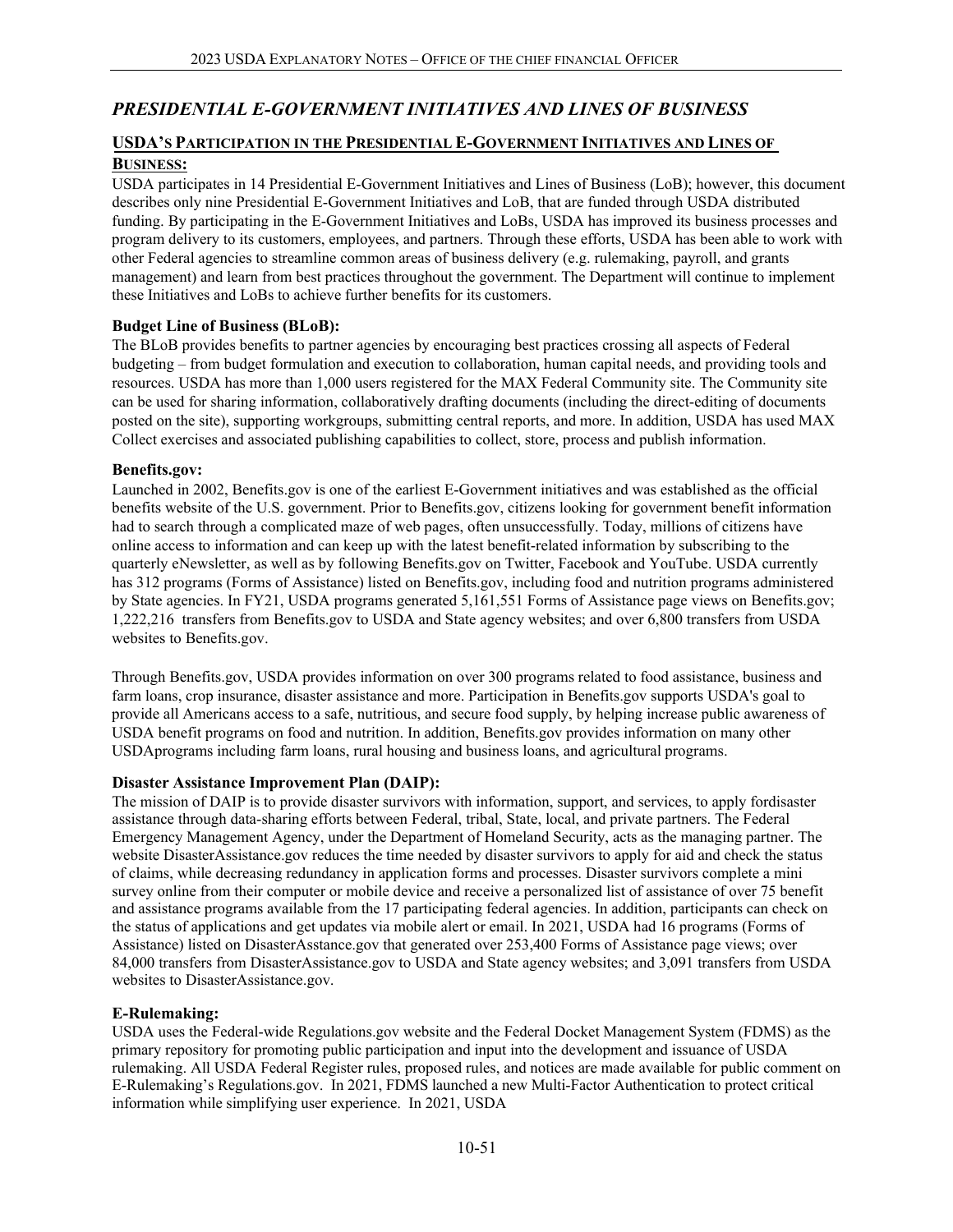agencies also posted 874 rules, proposed rules, and notice documents to Regulations.gov and 39,019 comments from the public in response.

#### **Financial Management Line of Business (FMLoB):**

In 2022, USDA OCFO's continued focus is on evolving its financial management systems to a next generation Intelligent Enterprise Suite (S4/HANA) that will streamline the business processes and to integrate financial management activitiesacross USDA agencies. Key objectives include improved user experience and compliance with financial reporting andregulatory standards. The proposed transformation uses artificial intelligence, augmented and predictive analytics andplanning capabilities to deliver consistent, accurate and standardized data for financial planning and reporting (both atthe strategic and operational levels) throughout the department.

## **Geospatial LoB:**

USDA's Enterprise Geospatial Management Office (EGMO) works to enhance and empower the USDA enterprise to meet mission requirements by providing strategic leadership; encouraging innovation; modernizing the geospatial portfolio; facilitating communication and collaboration on geospatial activities and initiatives within the Department; coordinating across Federal Agencies; engagement with USDA customers and with public and private stakeholders. Consistent with its FY21 Enterprise Geospatial Strategic Plan USDA has advanced a deployment plan that includes new department regulations and data standards. Updated geospatial policies and guidance are expected to be published in FY22. As part of USDA's active support for the National Spatial Data Infrastructure (NSDI) it reported on the updated National Geospatial Data Assets and made them available to the public through GeoPlatform.gov. A full report on USDA's alignment with Geospatial Data Act requirements was published at FGDC.gov in February 2022. As part of its efforts to ensure efficiencies, EGMO established enterprise level agreements for the purchase of geographic information systems software that resulted in significant cost avoidance in FY21. Additionally, in FY22 it launched modernization efforts to reduce storage costs associated with geospatial imagery by advancing initiatives to establish agency-wide shared geospatial platforms.

## **Grants.gov:**

Grants.gov, which houses information on over 1,000 grant programs awarding more than \$500 billion annually and vets grant applications for Federal grant- making agencies, provides a common website and centralized location for federal agencies to post discretionary funding opportunities and for grant seekers to find and apply for them. In FY 2021, USDA posted 229 funding opportunities and received 8,692 applications.

Using the Grants.gov system makes it faster, easier and more cost effective for grant applicants to electronically interact with federal grant-making agencies. It also provides the following key benefits, among many others, to the grant community. (1) Helping the grant community learn more about available opportunities by centralizing and standardizing grant information, application packages and processes for finding and applying for federal grants. (2) Facilitating interaction with the federal government by streamlining the federal grants process. (3) Simplifying the grant application process to save applicants costs, time and hassle. (4) Making it easier to research and find federal grant opportunities through improved search capabilities – from a simple key word search to advanced searches over numerous grant opportunity categories – and having grant opportunities sent directly to grant applicant desktops through custom search profiles. (5) Making electronic grant application processing easier by increasing the ease-of- use through enhanced features common to the Web, such as downloaded and fillable forms, auto-populated data, error checks and email notifications. (6) Providing a secure and reliable source to apply for federal grants by validating grant applicants via a five-step registration process and ensuring website stability and security through Secure Socket Layer (SSL) technology to encrypt transactional data and communications over the Internet.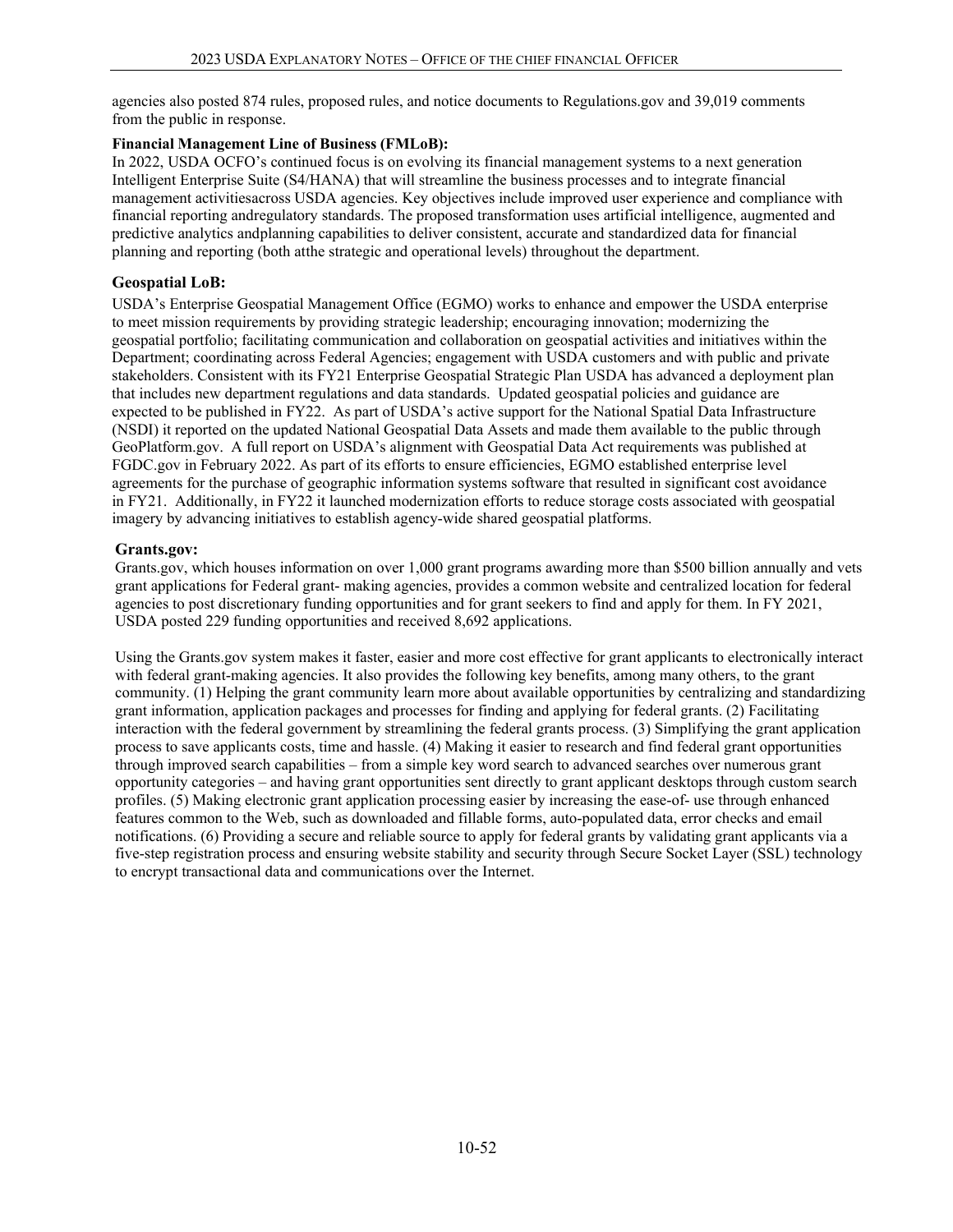## **Human Resources Line of Business (HRLoB):**

The Human Resources Line of Business (HRLOB) improves USDA's internal efficiently and effectiveness by streamlining and automating the exchange of employee human resource information. USDA has released v4.1 of the HCIM (March 2021) which included: Refined coverage of A5.1 (Compensation Management) and A5.2 (Work Schedule and Leave Management) of the Business Reference Model as well as introduced data standards for A2.6 (New Hire In-processing and Onboarding). Also in 2021, USDA released v4.2 of the HCIM (September 2021). This second version included Registry: Added new data elements for A3 (Talent Development), A5.1 (Compensation Management), Domain Values (DVs): Added new domain values for A3.3 (Learning Administration) and updated domain values from OneDatafeed, and Forms Mapping: Updated Forms Mapping for SF1150 (Record of Leave Data), SF182 (Authorization, Agreement and Certification of Training), EHRI Training Data Feed. The initiative also finalized Governmentwide Human Capital Federal Integrated Business Framework (HC-FIBF) Service Profiles for: Workforce Planning (A1.1), Human Capital Strategy (A1.2), Position Classification and Position Management (A1.3). Employee Engagement (A1.5) and Human Capital Programmatic Evaluation (A10.1) HRLOB has led Design Thinking sessions with over 100 MAESC members and agency SMEs to better understand users and their needs, challenge assumptions, redefine problems, and brainstorm innovative solutions to further develop the Guide to Processing Personnel Actions (GPPA), Human Capital Information Model (HCIM), and Human Capital Federal Integrated Business Framework (HC-FIBF). Also in 2021, HRLOB led working groups with Subject Matter Experts (SMEs)from across the Federal government to develop HC-FIBF Service Profiles for:, Diversity and Inclusion (A1.4), Reasonable Accommodations (A7.4), Continuous Vetting (A7.5) -merged into A2.4 Applicant Screening, Reciprocity, Investigation Request/A2.5 Vetting Adjudication and being pulled from HCBRM, Employee Records Recordkeeping (A9.5), and Employee Records Disclosure (A9.6) relevant A9.6 service activities/business capabilities folded into A9.5. The metrics include Quality of Hiring vs. Time to Hire, Satisfaction with Training vs. Skill Level Improvement, Attrition Rates & Projections (for Mission Critical Occupations) and Retirement Projections (for Mission Critical Occupations). Also in FY 20, USDA Published Governmentwide Human CapitalFederal Integrated Business Framework (HC[1]FIBF) Service Profiles for sub-functions. These FIBF Service Profiles contain a baseline set of services and standards to help inform agencies meet and advance their organization's strategic Human Capital objectives. USDA continued to make waves by leading working groups with Subject Matter Experts (SMEs) from across the Federal government to develop FIBF Service Profiles for programs that include Employee Inquiry Processing, Employee Research, Workforce Planning, Human Capital Strategy, Position Classification and Position Management, Diversity and Inclusion and Employee Engagement.

## **Integrated Award Environment (IAE):**

IAE uses innovative processes and technologies to improve systems and operations for those who award, administer, or receive federal financial assistance, contracts, and intergovernmental transactions. In 2021, USDA continued with Digital Accountability and Transparency Act (DATA Act) implementation. In the fourth quarter, USDA had 100 percent accuracy in File A, over 99 percent on File B, and 85 percent on File C. These files transmit financial data to the US Department of Treasury as required by the DATA Act. USDA continues to improve and refine the DATA Act repository with additional automation and record validation. EzFedGrants reporting is now automated and reporting DATA Act records. USDA published a DATA Act Data Quality Plan in 2019 and a DATA Act Data Quality Framework to assist agencies in reporting and evaluation their data with the goal of improving data quality. In 2021 the IAE continued to integrate the SAM.gov website and issued initial guidance on a new Unique Entity Identifier which will supplant the Dun and Bradstreet Universal Numbering System (DUNS). This will result in savings over time from the expense of DUNS contracts and met all DATA Act UEI needs when it was implemented in the first quarter of 2022.

The following table reflects estimated USDA contributions and funding amounts for 2020 through 2023 to the E-Government Initiatives and Lines of Business.

| E-Government Initiative <sup>1</sup><br>(Dollars in Thousands) | 2020<br>Actual | 2021<br>Actual | 2022<br><b>Estimate</b> | 2023<br><b>Estimate</b> |
|----------------------------------------------------------------|----------------|----------------|-------------------------|-------------------------|
| 1. Budget Line of Business                                     | \$109,997      | 120,000        | 120,000                 | 120.000                 |
| 2. Benefits.gov                                                | 462.501        | 452,186        | 439,485                 | 439,485                 |
| 3. Disaster Assistance Improvement Plan                        | 106,070        | 106,070        | 106,070                 | 106,070                 |
| 4. Hiring Assessment                                           | $---$          | $---$          | 217,000                 | 217,000                 |